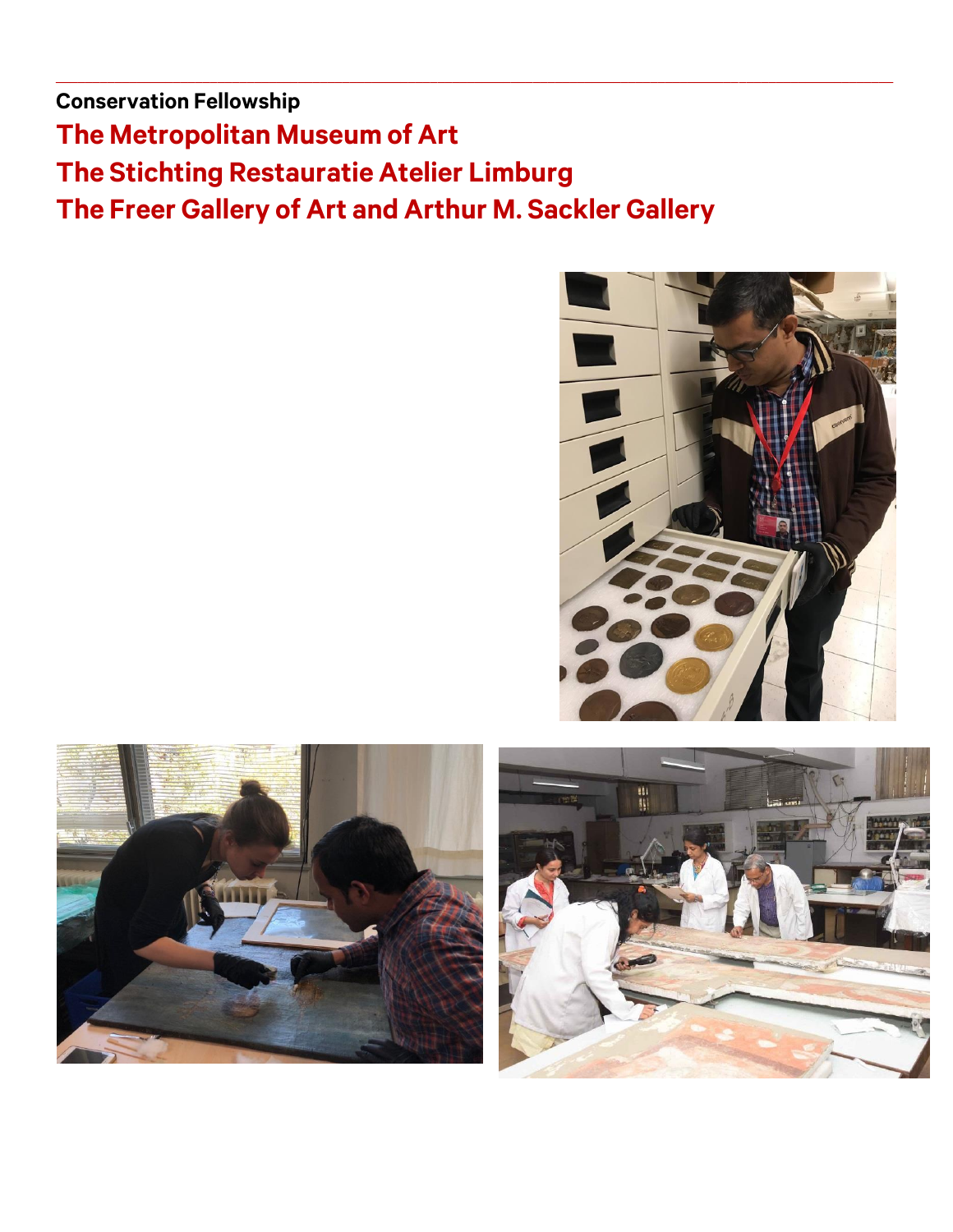**The Metropolitan Museum of Art (New York, USA) The Stichting Restauratie Atelier Limburg (Maastricht, The Netherlands), The Freer Gallery of Art (Washington D.C., USA) with the support of the Ministry of Culture, Government of India and The Andrew W. Mellon Foundation are pleased to announce a five-year extension of the Indian Conservation Fellowship Program offering Fellowships to Indian citizens engaged in the conservation of works of artistic and cultural heritage.** 

 $\_$  ,  $\_$  ,  $\_$  ,  $\_$  ,  $\_$  ,  $\_$  ,  $\_$  ,  $\_$  ,  $\_$  ,  $\_$  ,  $\_$  ,  $\_$  ,  $\_$  ,  $\_$  ,  $\_$  ,  $\_$  ,  $\_$  ,  $\_$  ,  $\_$  ,  $\_$  ,  $\_$  ,  $\_$  ,  $\_$  ,  $\_$  ,  $\_$  ,  $\_$  ,  $\_$  ,  $\_$  ,  $\_$  ,  $\_$  ,  $\_$  ,  $\_$  ,  $\_$  ,  $\_$  ,  $\_$  ,  $\_$  ,  $\_$  ,

The fellowships are designed to broaden the experience of conservators currently working in art and cultural heritage Museums and institutions in India. The fellowships will be for a period of 3-6 months each with 6-8 fellowships awarded annually over a 5 year period, with the first year's fellowships beginning in the fall of 2016.

The Stichting Restauratie Atelier Limburg ( SRAL), Maastricht, the Netherlands:

Paintings and Historic Interiors Conservation

The Metropolitan Museum of Art (MMA), New York, USA

- Objects Conservation (sculpture, objects, furniture, musical instruments and archaeological materials)
- ◆ Paper Conservation
- Textile Conservation

The Freer Gallery of Art and Arthur M. Sackler Gallery, Smithsonian Museums of Asian Art, (FG):

◆ Paper Conservation

The training will be given in the conservation labs focused on a project, working with specific works of art based on the fellows' backgrounds and interests, and the needs of the collections under their care. As an extensions of the fellowship experience there will be follow-up initiatives working with MMA, SRAL and FG conservators to address collection issues at the fellows' home institutions. Seminars will also be held for fellows to present their work to a broader audience in India.

## **Requirements**

Applicants must be a conservator with daily responsibility of the care of objects to apply. Fellows must be Indian citizens and should have strong knowledge of spoken and written English. Preferencewill be given to conservators at a relatively early stage of their professional careers (approximately 3-8 years conservation experience) and employed by museums of other institutions in India concerned with the study, conservation and display of the country's artistic and cultural heritage. Candidates must be employed at their current institutions for **at least 3 years** on the date of application. A good knowledge of conservation principles and basic academic background in conservation practice and artists' materials is expected.

Each fellowship will be for a period of 3-6 months. Accommodation and living expenses for food and other items during the fellowship period will be covered. It is expected that the applicants' salaries will continue at their home institutions as specified in the employers' statement requested below. The fellowship will include support for travel to the host institution as well as research travel for conferences, seminars and visits to other conservation laboratories or cultural institutions. Health care coverage, visa expenses and costs for residence permits are also covered. At the end of their fellowship, fellows will be able to purchase tools, equipment and supplies for use at their home institutions.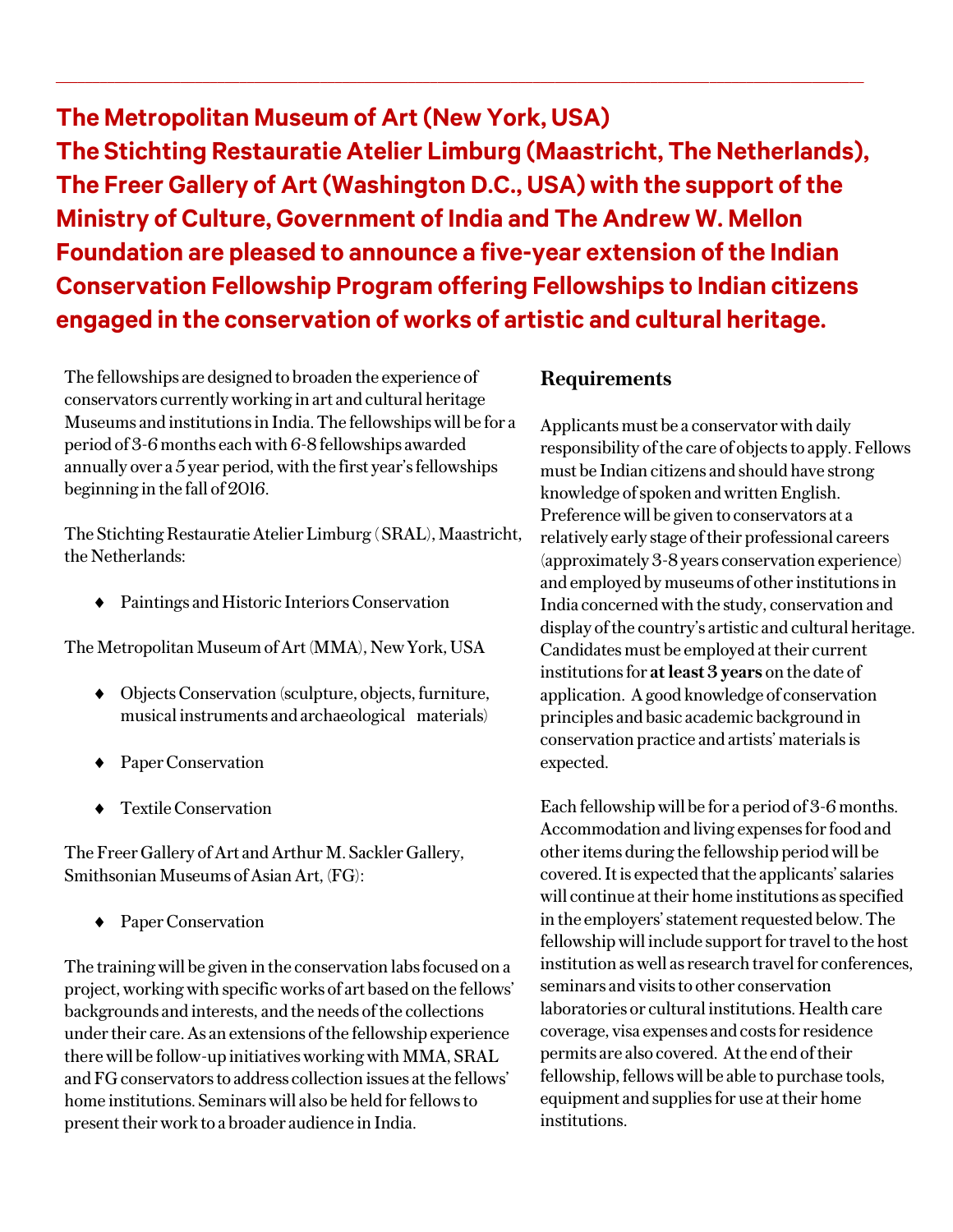

 $\_$ 

**Application Procedure**

Candidates may submit an application with all the information below as a Pdf document via email to: [Savita.Monie@metmuseum.org](mailto:Savita.Monie@metmuseum.org).

- Name, present home address, telephone numbers and e-mail address
- Institution or institutions to which the fellow would like to apply (SRAL, MMA, FG)
- Current employer, contact name, position and title, institutional address, e-mail address and telephone numbers
- Applicant's position and title
- Full curriculum vitae of education, professional experience, honors, awards and publications
- Proposed program of professional training, study and /or research describing what the applicant hopes to accomplish during the fellowship period, and how the program will benefit the applicant and his or her institution in the performance of his or her duties upon return to his or her place of employment (not to exceed 1,000 words. Please state any preferences of restrictions regarding the length of the fellowship (any duration from 3-6 months) or the start date
- For applicants to Paper Conservation only: submit 2 conservation reports describing the treatment or preservation project and the rationale for all phases of the course of action
- Official undergraduate and graduate transcripts or a properly certified photocopy
- Two letters of recommendation from individuals well acquainted with the applicant's academic or professional work
- IMPORTANT: A letter of support from the head of the institution at which the candidate is employed, which must include a statement that the applicant is guaranteed his or her regular salary during the absence as well as confirming the return to his or her current position of the fellowship.
- $\bullet$  The home institutions of the prospective fellows must obtain necessary clearances from the Government of India through the Ministry of Culture in reference to the foreign deputation of their employerwell in advance before sending the employee for the fellowship program